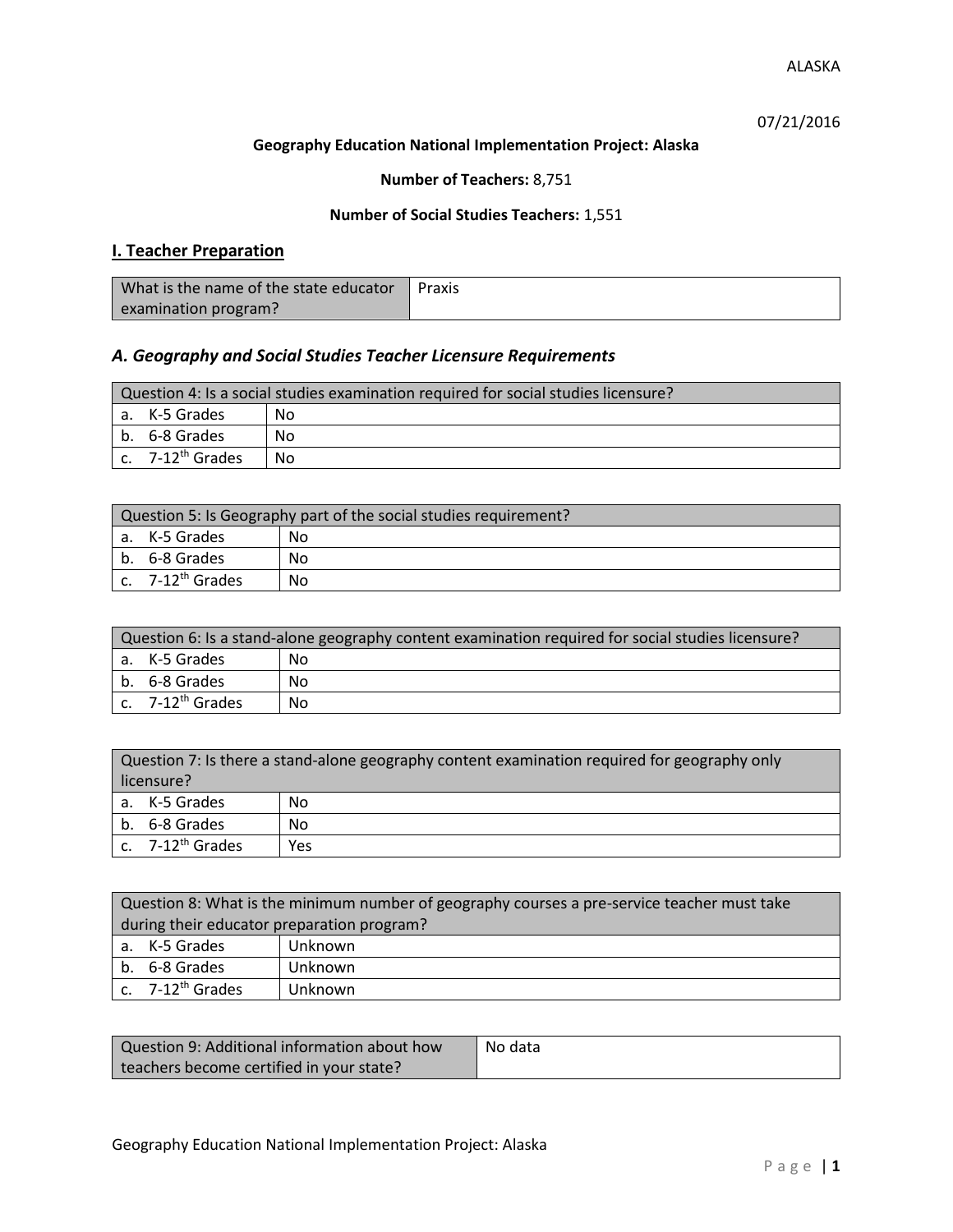# *B. Professional Development*

| Question 10: Can in service teachers receive<br>certification credit for professional<br>development courses or programs in<br>geography? | No |
|-------------------------------------------------------------------------------------------------------------------------------------------|----|
| Question 11: Does the state education agency<br>(SEA) provide professional development in<br>geography?                                   | No |

# **II. Curriculum**

| Question 15: What is the name of the state<br>standards?              | Alaska Standards: Fourth Edition                                |
|-----------------------------------------------------------------------|-----------------------------------------------------------------|
| Question 16: How are the state standards<br>presented by grade level? | State standards are presented by grade bands (1, 2, 3)<br>etc.) |
| Question 17: When were the standards last<br>revised?                 | 7-10 years                                                      |
| Question 18: Are there plans for revision to<br>the state standards?  | No timeline                                                     |
| Question 19: Is geography included in the<br>state standards?         | Yes                                                             |
| Question 20: How are the geography<br>standards organized?            | Geography standards are organized by strand                     |
| Question 21: What framework and/or<br>documents were used?            | Geography for Life (1994)                                       |

#### **Question 22: What general topics are included?**

Spatial Thinking and/or Mental Maps, Human-environment interaction, Places and/or regions, Physical geography (including physical processes, weather & climate, natural resources), Culture, Geopolitics, Population and Settlements, Movement of people, goods and/or ideas, Using geospatial technologies.

| Question 23: What is the total number of credit | 21 credit hours |
|-------------------------------------------------|-----------------|
| hours required for high school graduation?      |                 |
| Question 24: What is the total number of social | 3 credit hours  |
| studies credit hours required for high school   |                 |
| graduation?                                     |                 |
| Question 25: What is the total number of        | 0 credit hours  |
| geography credit hours required for high school |                 |
| graduation?                                     |                 |